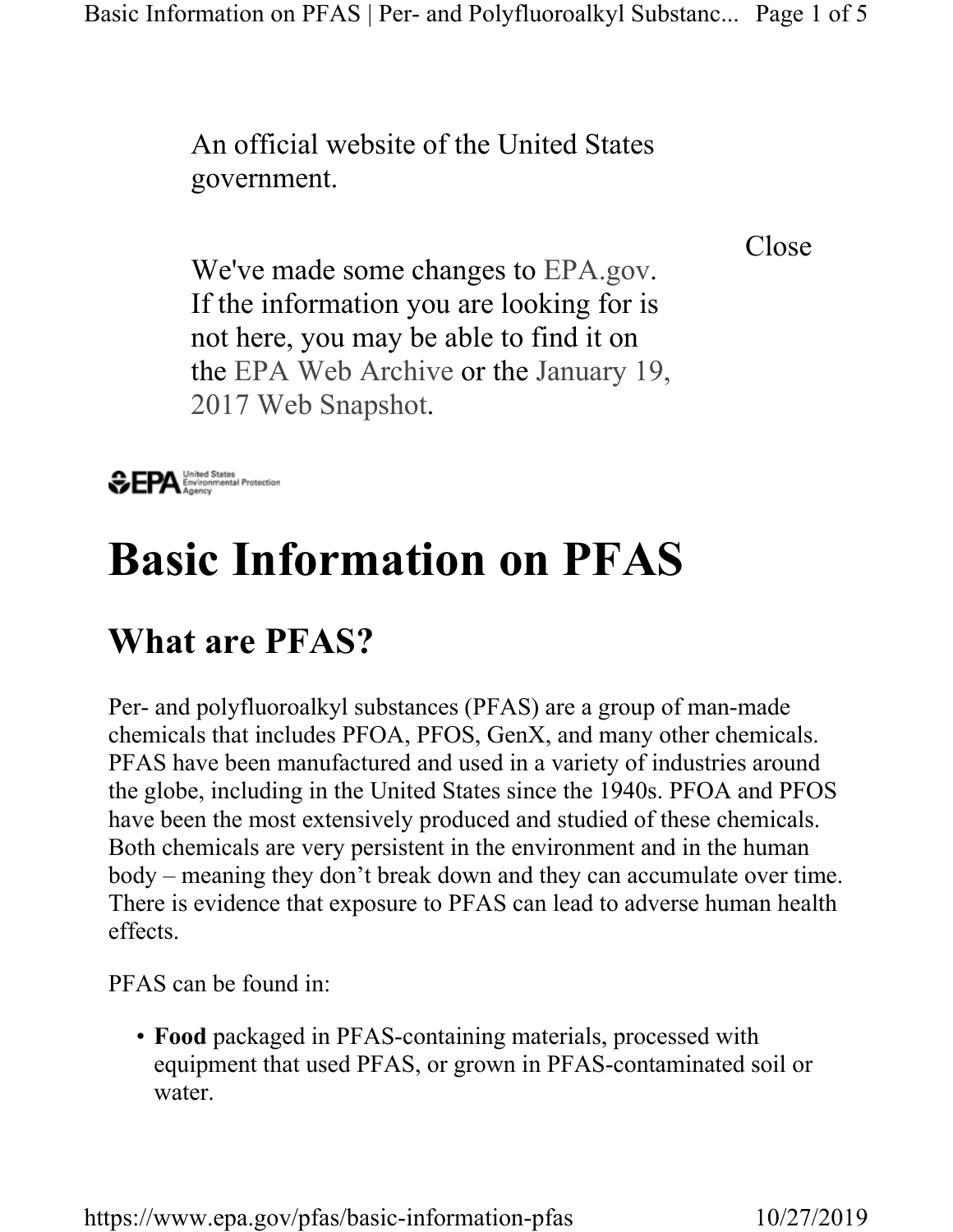- Commercial household products, including stain- and waterrepellent fabrics, nonstick products (e.g., Teflon), polishes, waxes, paints, cleaning products, and fire-fighting foams (a major source of groundwater contamination at airports and military bases where firefighting training occurs).
- Workplace, including production facilities or industries (e.g., chrome plating, electronics manufacturing or oil recovery) that use PFAS.
- Drinking water, typically localized and associated with a specific facility (e.g., manufacturer, landfill, wastewater treatment plant, firefighter training facility).
- Living organisms, including fish, animals and humans, where PFAS have the ability to build up and persist over time.

Certain PFAS chemicals are no longer manufactured in the United States as a result of phase outs including the PFOA Stewardship Program in which eight major chemical manufacturers agreed to eliminate the use of PFOA and PFOA-related chemicals in their products and as emissions from their facilities. Although PFOA and PFOS are no longer manufactured in the United States, they are still produced internationally and can be imported into the United States in consumer goods such as carpet, leather and apparel, textiles, paper and packaging, coatings, rubber and plastics.

# Why are PFAS important?

PFAS are found in a wide range of consumer products that people use daily such as cookware, pizza boxes and stain repellants. Most people have been exposed to PFAS. Certain PFAS can accumulate and stay in the human body for long periods of time. There is evidence that exposure to PFAS can lead to adverse health outcomes in humans. The most-studied PFAS chemicals are PFOA and PFOS. Studies indicate that PFOA and PFOS can cause reproductive and developmental, liver and kidney, and immunological effects in laboratory animals. Both chemicals have caused tumors in animals. The most consistent findings are increased cholesterol levels among exposed populations, with more limited findings related to:

• low infant birth weights,

https://www.epa.gov/pfas/basic-information-pfas 10/27/2019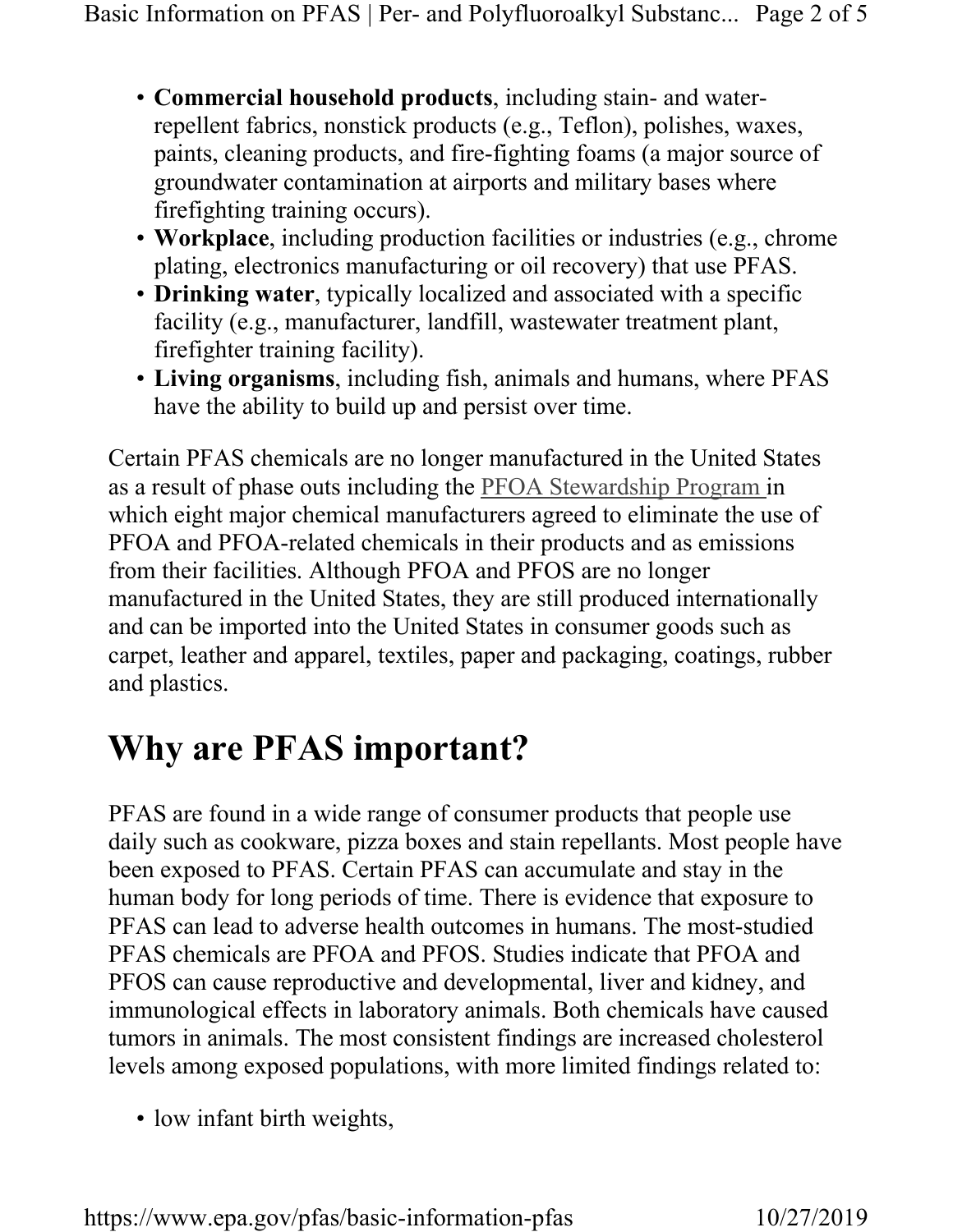- effects on the immune system,
- cancer (for PFOA), and
- thyroid hormone disruption (for PFOS).

### What is the difference between PFOA, PFOS and GenX and other replacement PFAS?

Per- and polyfluoroalkyl substances (PFAS) are a group of man-made chemicals that have been in use since the 1940s, and are (or have been) found in many consumer products like cookware, food packaging, and stain repellants. PFAS manufacturing and processing facilities, airports, and military installations that use firefighting foams are some of the main sources of PFAS. PFAS may be released into the air, soil, and water, including sources of drinking water. PFOA and PFOS are the most studied PFAS chemicals and have been voluntarily phased out by industry, though they are still persistent in the environment. There are many other PFAS, including GenX chemicals and PFBS in use throughout our economy.

GenX is a trade name for a technology that is used to make high performance fluoropolymers (e.g., some nonstick coatings) without the use of perfluorooctanoic acid (PFOA). HFPO dimer acid and its ammonium salt are the major chemicals associated with the GenX technology. GenX chemicals have been found in surface water, groundwater, finished drinking water, rainwater, and air emissions in some areas.

As part of EPA's draft toxicity assessment, the agency has developed draft oral reference doses (RfDs) for GenX chemicals and PFBS. Learn more about EPA's draft toxicity assessment on GenX.

#### How are people exposed to PFAS?

There are a variety of ways that people can be exposed to these chemicals and at different levels of exposure. For example, people can be exposed to low levels of PFAS through *food*, which can become contaminated through: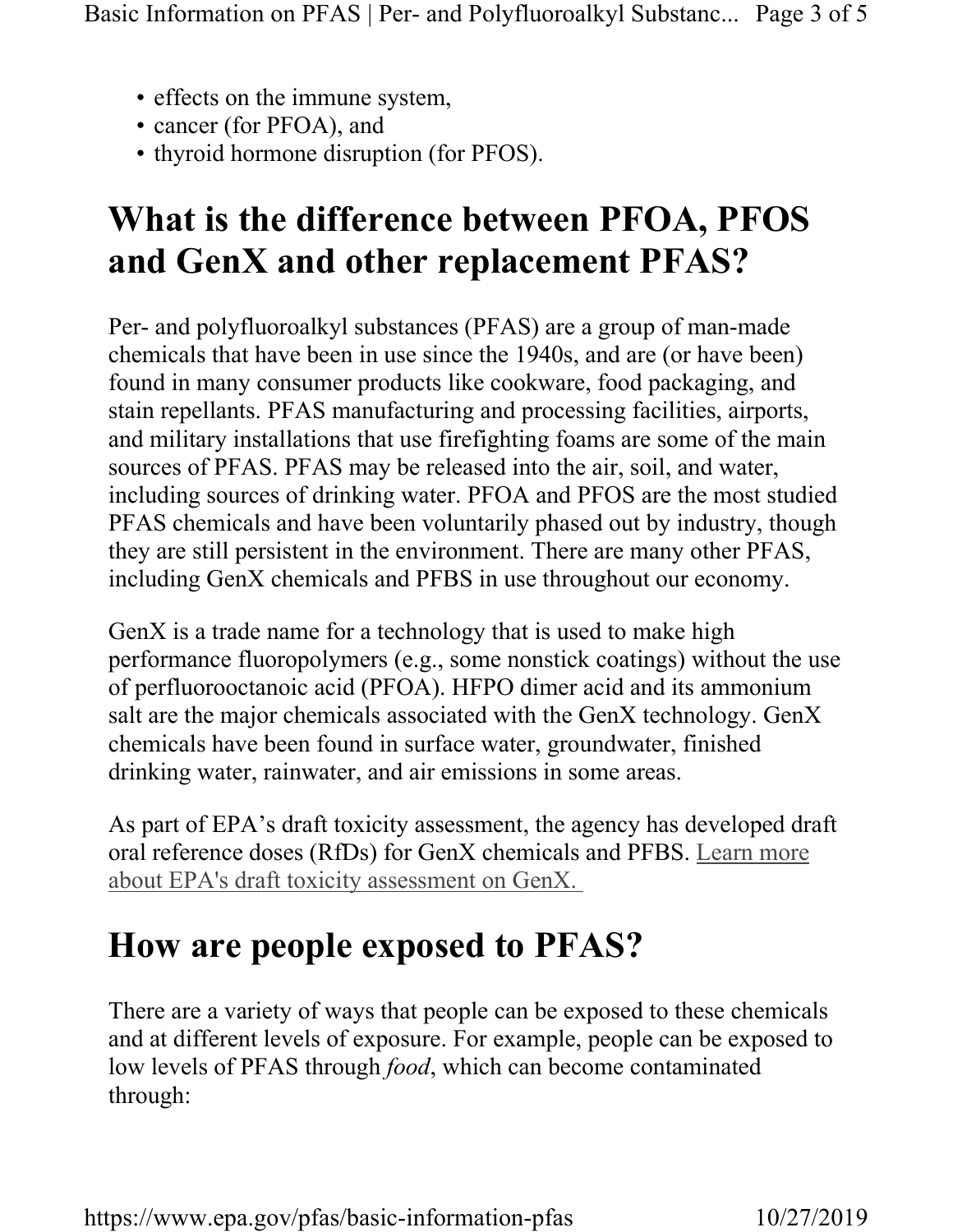- Contaminated soil and water used to grow the food,
- Food packaging containing PFAS, and
- Equipment that used PFAS during food processing.

People can also be exposed to PFAS chemicals if they are released during normal use, biodegradation, or disposal of consumer products that contain PFAS. People may be exposed to PFAS used in commercially-treated products to make them stain- and water-repellent or nonstick. These goods include carpets, leather and apparel, textiles, paper and packaging materials, and non-stick cookware.

People who *work* at PFAS production facilities, or facilities that manufacture goods made with PFAS, may be exposed in certain occupational settings or through contaminated air.

Drinking water can be a source of exposure in communities where these chemicals have contaminated water supplies. Such contamination is typically localized and associated with a specific facility, for example,

- an industrial facility where PFAS were produced or used to manufacture other products, or
- an oil refinery, airfield or other location at which PFAS were used for firefighting.

PFOA, PFOS, and GenX have been found in a number of drinking water systems due to localized contamination. You can view more information about exposures to PFAS through drinking water on our Drinking Water Health Advisories for PFOA and PFOS page.

#### Are there health effects from PFAS?

There is evidence that exposure to PFAS can lead to adverse health outcomes in humans. If humans, or animals, ingest PFAS (by eating or drinking food or water than contain PFAS), the PFAS are absorbed, and can accumulate in the body. PFAS stay in the human body for long periods